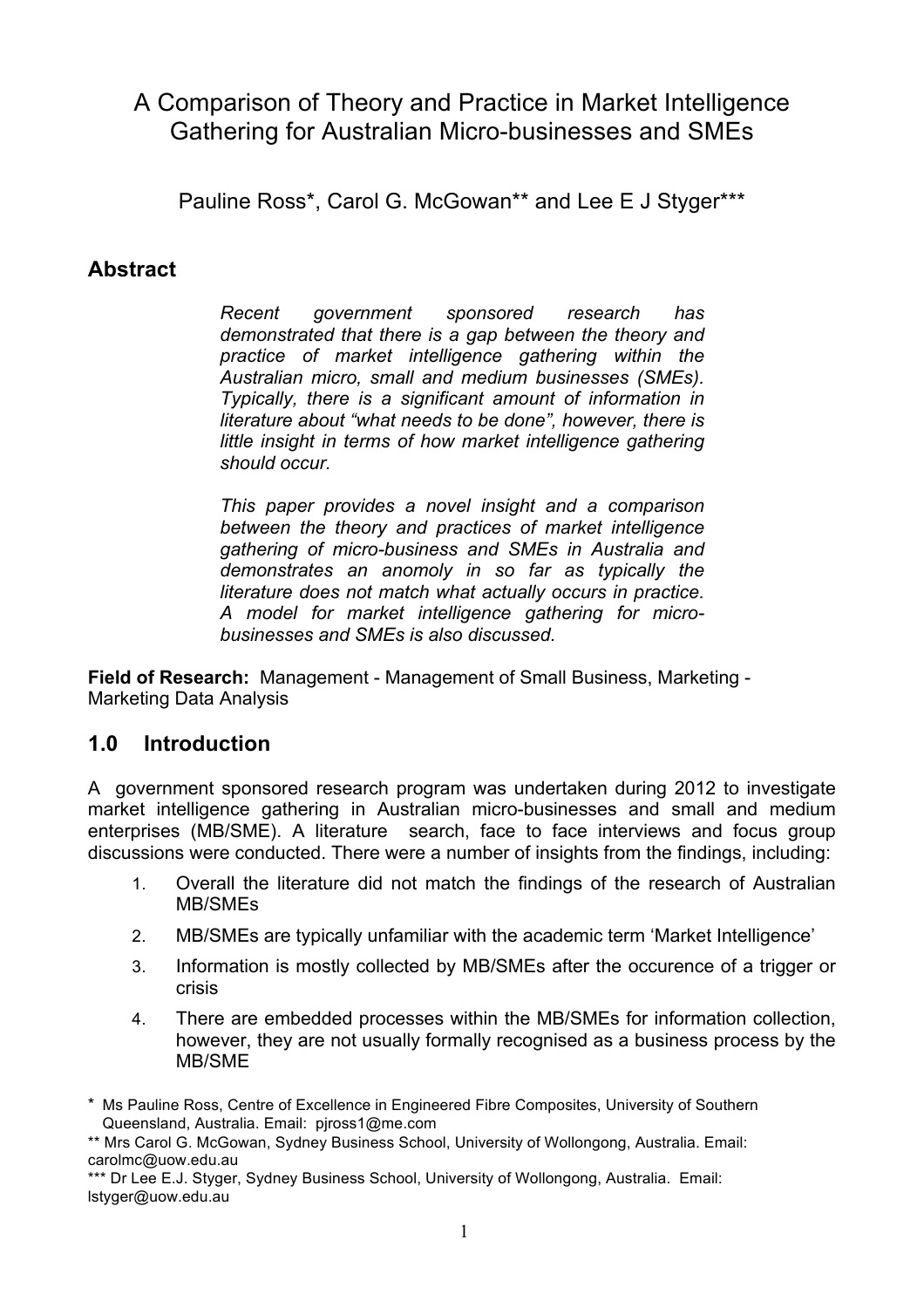### **2.0 Literature Review**

In an attempt to understand the academic and MB/SME meaning for the term 'Market Intelligence' a literature research was undertaken during the first half of 2012. Whereas this literature search was not exhaustive, it is considered to be a representation of the topic.

During the literature review it was interesting to note that the term 'market intelligence' had many meanings, and each meaning was contextual or situational to the mode of its use or the source of the reference.

The body of literature review highlighted a number of marketing intelligence related words and phrases including:

- Market intelligence for SMEs and business
- Competitive intelligence for business
- Knowledge networks
- Opportunity identification
- Customer and supply mapping
- Data mining for market knowledge
- News gathering for business
- Social media

Only two of these related words and phrases failed to provide any content of relevance to the study these were, supplier mapping and news gathering for business. Key themes and terms discussed within the literature reviewed are detailed in Table 1.

### **Key Themes from the Market Intelligence Literature Review**

The information in Table 1 details the key themes identified through the literature review process. The information is listed by themes, reference sources and key findings.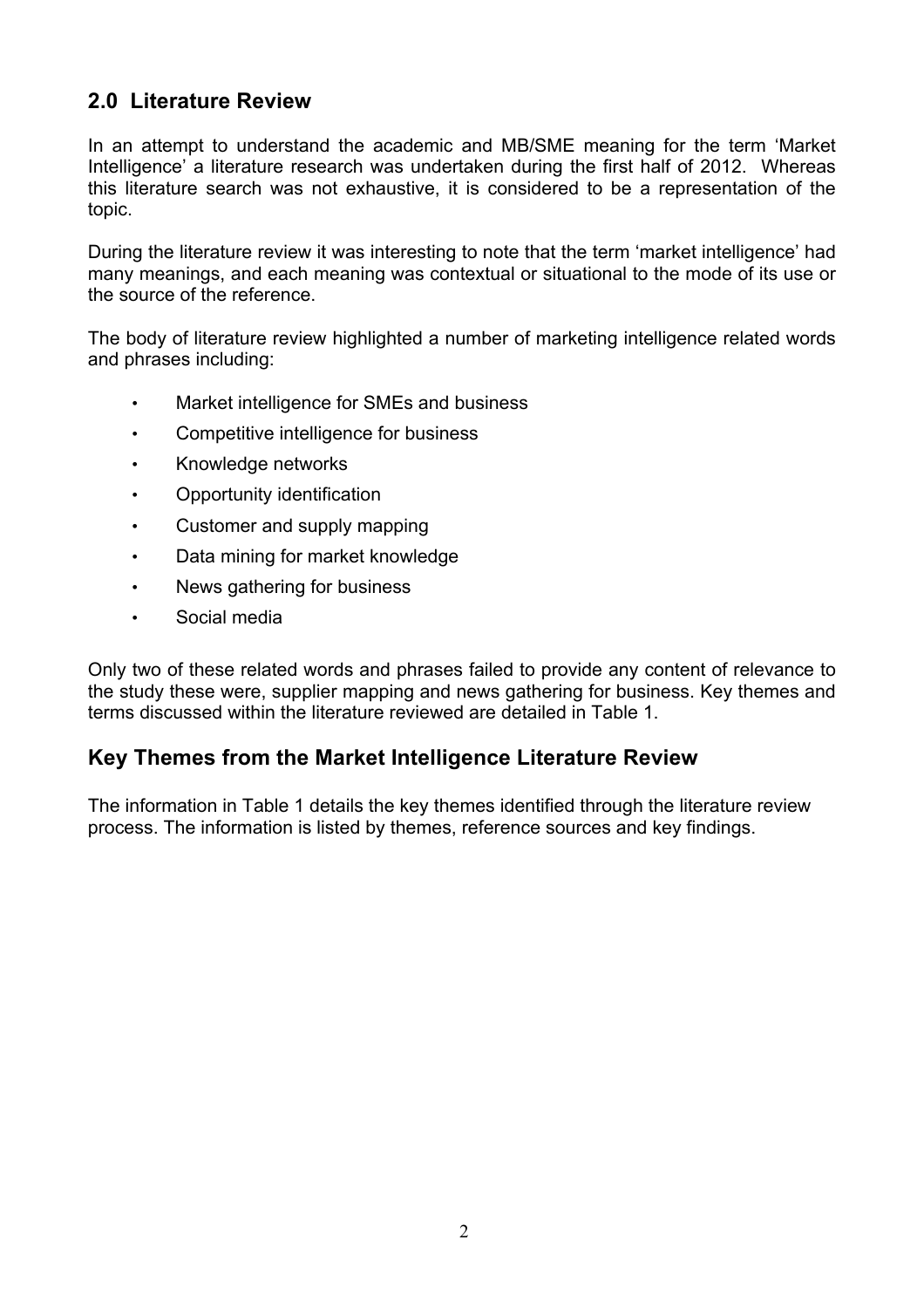| Key Themes from Market Intelligence Literature Review |                                                                                                                |                                                                                                                                                                                                                                                                                                                                                                                                                                                                                                                         |  |
|-------------------------------------------------------|----------------------------------------------------------------------------------------------------------------|-------------------------------------------------------------------------------------------------------------------------------------------------------------------------------------------------------------------------------------------------------------------------------------------------------------------------------------------------------------------------------------------------------------------------------------------------------------------------------------------------------------------------|--|
| <b>Literature Theme</b>                               | <b>References</b>                                                                                              | <b>Findings</b>                                                                                                                                                                                                                                                                                                                                                                                                                                                                                                         |  |
| Market Intelligence/<br>Marketing Intelligence        | Chen 2010<br>Chen and Das 2010<br>Chung et al 2011<br>Sivaramakrishnan et al 2010                              | Market Intelligence and Marketing Intelligence are<br>synonym terms and are used as such in the<br>literature.<br>Market/Marketing Intelligence is the umbrella term<br>used within the literature reviewed to encompass the<br>external and internal collection of intelligence<br>information.                                                                                                                                                                                                                        |  |
|                                                       |                                                                                                                | A common theme in the literature is that MB/SMEs<br>would have the capacity and capability to undertake<br>market intelligence by using similar tools to larger<br>organisations. There was an assumption that<br>MB/SMEs would be able to easily integrate this<br>activity with existing business processes. There was<br>little recognition given to the difficulties experienced<br>by MB/SMEs on a daily basis, to manage a rapidly<br>increasing volume of information flowing into and out<br>of their business. |  |
|                                                       |                                                                                                                | The literature recognised the importance of the<br>collection of this information for effective business<br>decision-making.                                                                                                                                                                                                                                                                                                                                                                                            |  |
| Competitive Intelligence                              | <b>Bose 2008</b><br>Franco et al 2011<br>Kahaner 1998<br><b>SCIP 2012</b><br>Wright 2012<br>Xinping et al 2011 | There was some variation in the use and explanation<br>of this term in the literature. There were instances in<br>the literature where related terms were used to<br>describe competitive intelligence. Wright, 2012<br>describes it as encompassing market, competitor,<br>strategic and social intelligence.                                                                                                                                                                                                          |  |
|                                                       |                                                                                                                | Highlighted the volume of information MB/SMEs<br>struggle with to collect and analyse data effectively<br>and efficiently.                                                                                                                                                                                                                                                                                                                                                                                              |  |
|                                                       |                                                                                                                | Competitive Intelligence was frequently described as<br>the external sourcing of information for decision-<br>making. Refer Table 2.                                                                                                                                                                                                                                                                                                                                                                                    |  |
|                                                       |                                                                                                                | Two reasons were highlighted why MB/SMEs may<br>avoid the collection of competitive intelligence<br>information, these are:                                                                                                                                                                                                                                                                                                                                                                                             |  |
|                                                       |                                                                                                                | Ignorance - do not know what they need to<br>collect                                                                                                                                                                                                                                                                                                                                                                                                                                                                    |  |
|                                                       |                                                                                                                | Arrogance - feel they are serving their customers<br>well, therefore do not need to collect this type of<br>information                                                                                                                                                                                                                                                                                                                                                                                                 |  |
|                                                       |                                                                                                                | Benefits of good competitive intelligence practices<br>were identified as:                                                                                                                                                                                                                                                                                                                                                                                                                                              |  |
|                                                       |                                                                                                                | Assisting with benefitting from new growth<br>opportunities<br>Improving the SMEs ability to avoid or minimise                                                                                                                                                                                                                                                                                                                                                                                                          |  |
|                                                       |                                                                                                                | the impact of surprises<br>Improving the SMEs analytical capabilities<br>Enabling faster responses to changes in the<br>market place                                                                                                                                                                                                                                                                                                                                                                                    |  |
|                                                       |                                                                                                                | Improving the quality of strategic planning<br>processes                                                                                                                                                                                                                                                                                                                                                                                                                                                                |  |
|                                                       |                                                                                                                | Identifying potential vulnerabilities<br>Providing an early warning system for<br>competitive threats                                                                                                                                                                                                                                                                                                                                                                                                                   |  |
|                                                       |                                                                                                                | Increasing the knowledge base of the SME                                                                                                                                                                                                                                                                                                                                                                                                                                                                                |  |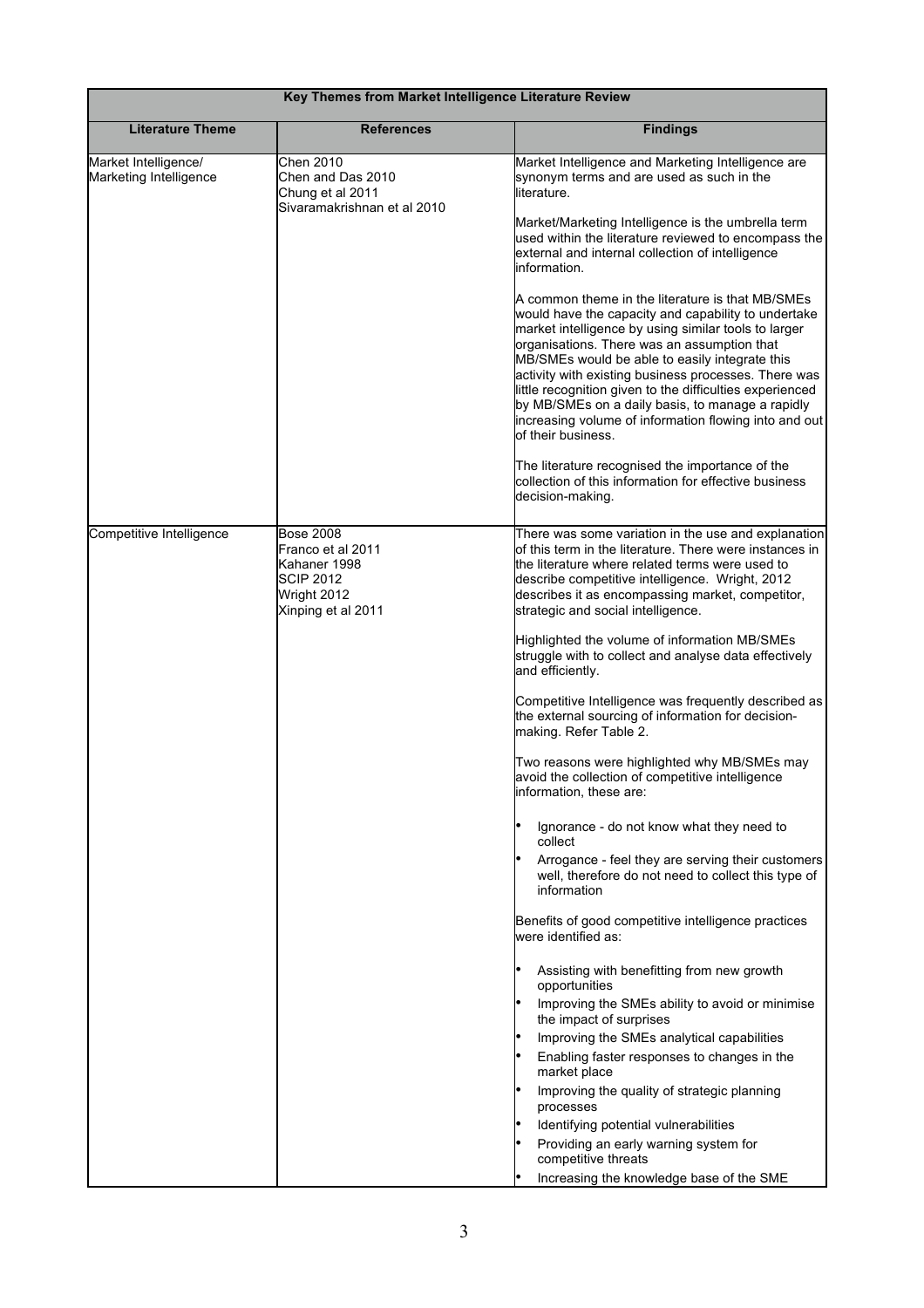| Key Themes from Market Intelligence Literature Review |                                                                               |                                                                                                                                                                                                                                                                                                                                                                                                                                                                                          |  |
|-------------------------------------------------------|-------------------------------------------------------------------------------|------------------------------------------------------------------------------------------------------------------------------------------------------------------------------------------------------------------------------------------------------------------------------------------------------------------------------------------------------------------------------------------------------------------------------------------------------------------------------------------|--|
| <b>Literature Theme</b>                               | <b>References</b>                                                             | <b>Findings</b>                                                                                                                                                                                                                                                                                                                                                                                                                                                                          |  |
| <b>Business Intelligence</b>                          | Chen 2010<br>Chen and Das 2010<br>Pranjic 2010<br>Sivaramakrishnan et al 2010 | Considered to be related to the technology based<br>data collection system used by a business to collect<br>information. Web 2.0 platforms were described as<br>being of great benefit in the information gathering<br>process. The literature highlighted a growth in the<br>desire to have business intelligence used as a term<br>that solely refers to the collection of data through<br>technology.                                                                                 |  |
|                                                       |                                                                               | Benefits of effective business intelligence practices<br>were seen to be able to:                                                                                                                                                                                                                                                                                                                                                                                                        |  |
|                                                       |                                                                               | <b>Prevent loss</b>                                                                                                                                                                                                                                                                                                                                                                                                                                                                      |  |
|                                                       |                                                                               | Better control cycle times                                                                                                                                                                                                                                                                                                                                                                                                                                                               |  |
|                                                       |                                                                               | Increase income                                                                                                                                                                                                                                                                                                                                                                                                                                                                          |  |
|                                                       |                                                                               | <b>Retain clients</b>                                                                                                                                                                                                                                                                                                                                                                                                                                                                    |  |
|                                                       |                                                                               | Better understand organisational capacities and<br>capabilities                                                                                                                                                                                                                                                                                                                                                                                                                          |  |
|                                                       |                                                                               | Provide an early warning system                                                                                                                                                                                                                                                                                                                                                                                                                                                          |  |
|                                                       |                                                                               | Business intelligence was frequently described as<br>the internal sourcing of information for decision-<br>making. Refer Table 2. It was emphasised that for<br>these processes, to be of benefit, the information<br>needs to be collected and collated in a purposeful<br>manner.                                                                                                                                                                                                      |  |
| Knowledge Networks                                    | Allen et al 2007                                                              | Knowledge networks are recognised as an important                                                                                                                                                                                                                                                                                                                                                                                                                                        |  |
|                                                       | Hun Kim and Benbasat 2012                                                     | source of market intelligence information. The body<br>of literature reviewed identified that there are four<br>types of knowledge networks that an organisation<br>can use. These are:                                                                                                                                                                                                                                                                                                  |  |
|                                                       |                                                                               | Internal formal networks                                                                                                                                                                                                                                                                                                                                                                                                                                                                 |  |
|                                                       |                                                                               | Internal informal networks                                                                                                                                                                                                                                                                                                                                                                                                                                                               |  |
|                                                       |                                                                               | External formal networks                                                                                                                                                                                                                                                                                                                                                                                                                                                                 |  |
|                                                       |                                                                               | External informal networks                                                                                                                                                                                                                                                                                                                                                                                                                                                               |  |
|                                                       |                                                                               | Each type of network provides access to different<br>types of information. Formal networks are<br>established to provide requested information in a<br>consistent format and timeframe. Informal networks<br>provide information in a more ad hoc fashion,<br>however, this information is still of great value to the<br>organisation. Informal networks can be used to tap<br>into its tacit knowledge base, which is an important<br>consideration for gaining competitive advantage. |  |
|                                                       |                                                                               | Recognition was given to the fact that, through the<br>growth of internet technology, MB/SMEs have a<br>much larger audience to access information from<br>and provide information to.                                                                                                                                                                                                                                                                                                   |  |
| Knowledge Farming                                     | Quan et al 2011                                                               | This is a new term being used in the literature and<br>refers to consideration of cultural and regional<br>factors and the impact to be considered if these<br>factors are moved to another culture or region. This<br>is a common consideration for multinationals and is<br>becoming a higher priority consideration for<br>MB/SMEs due to globalisation.                                                                                                                              |  |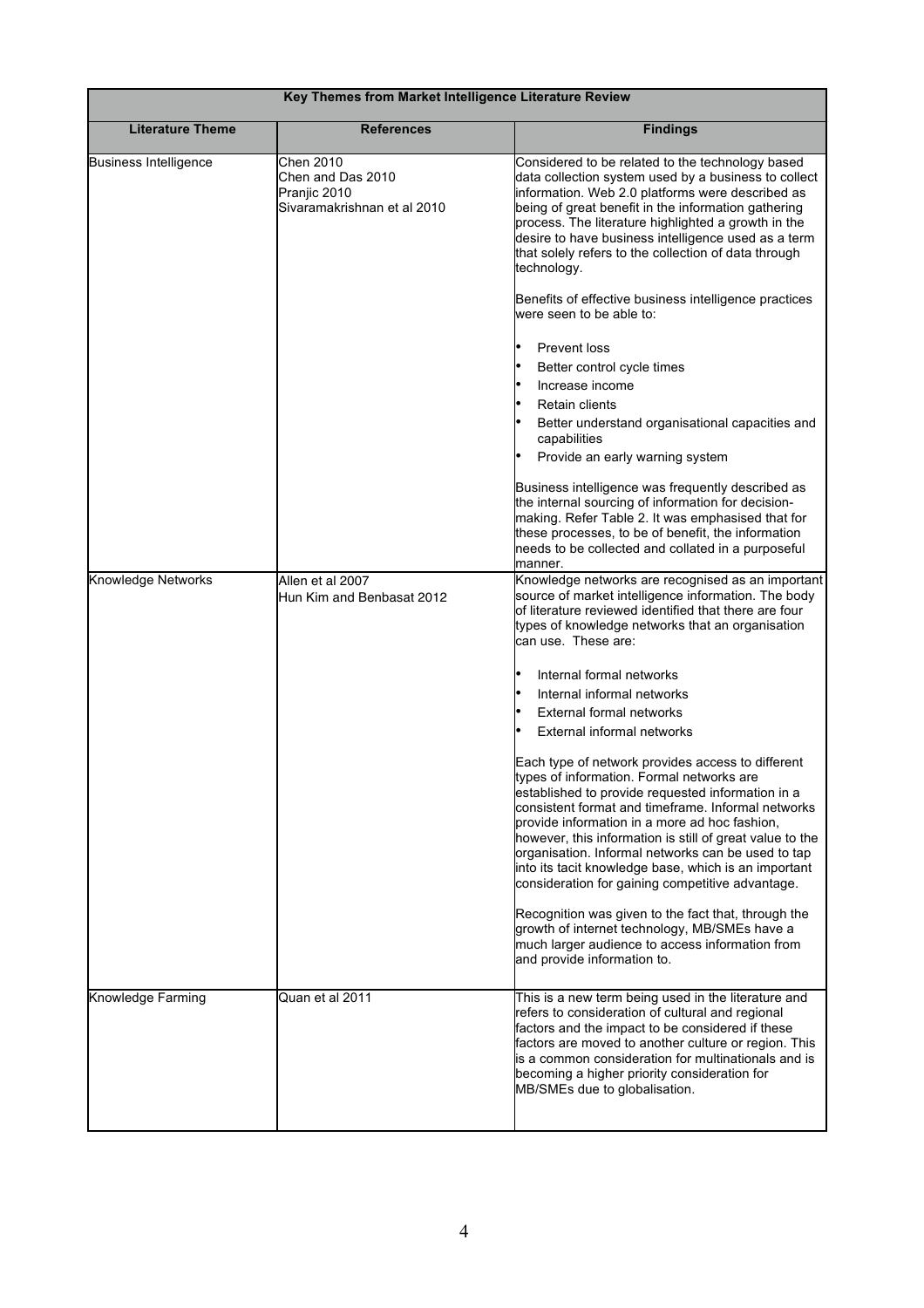| Key Themes from Market Intelligence Literature Review |                                                                                        |                                                                                                                                                                                                                                                                                                                                                                                                                                                                                      |  |
|-------------------------------------------------------|----------------------------------------------------------------------------------------|--------------------------------------------------------------------------------------------------------------------------------------------------------------------------------------------------------------------------------------------------------------------------------------------------------------------------------------------------------------------------------------------------------------------------------------------------------------------------------------|--|
| <b>Literature Theme</b>                               | <b>References</b>                                                                      | <b>Findings</b>                                                                                                                                                                                                                                                                                                                                                                                                                                                                      |  |
| Opportunity Identification                            | Angeli and Grimaldi 2010<br>Gruber et al 2010<br>Santos-Alvarez et al 2010<br>Wen 2010 | This relates to a MB/SME being able to find the right<br>opportunity or circumstance to provide benefit to the<br>business and is considered closely aligned to the<br>MB/SMEs entrepreneurial ability and mindset as<br>opposed to simply possessing managerial<br>capabilities.                                                                                                                                                                                                    |  |
|                                                       |                                                                                        | Opportunity identification requires that the MB/SME<br>be able to assimilate market intelligence information<br>and translate it into beneficial actions for the<br>business.                                                                                                                                                                                                                                                                                                        |  |
| <b>Customer Mapping</b>                               | Greenberg 2010                                                                         | The process used to investigate and understand how<br>customers use your products and services. The<br>primary emphasis appeared to be on providing<br>information on customer behaviour through social<br>media. Social media has enabled Customer<br>Relationship Management to evolve to include<br>customer interactions not just transactions and it<br>recognises that customers are more empowered,<br>with greater choice, and wanting instantaneous<br>access to knowledge. |  |
| <b>Customer Retention</b>                             | Baines et al 2008<br>Verbeke et al 2012                                                | Recognises the benefit of customer retention and<br>why having good market intelligence is imperative to<br>help facilitate maximum retention, as long term<br>customers are less price sensitive, more likely to<br>provide positive word of mouth referrals, can lead to<br>increased sales and are less costly to serve.                                                                                                                                                          |  |
| Data Mining                                           | Liu 2011                                                                               | This relates to the acquisition and storage of data in<br>readable and accessible formats of benefit to the<br>MB/SME. The description provided presumes there<br>are resources to devote to this activity as would be<br>the case in a large organisation and less likely within<br>a MB/SME.                                                                                                                                                                                       |  |
| Data Analysis                                         | <b>Bose 2008</b>                                                                       | The literature highlights the difficulties this can<br>create for businesses. It states a number of different<br>types of analysis that can occur which include:<br>deduction, induction, pattern recognition, and trend<br>analysis. Reference is also made to the availability of<br>personnel to analyse data and relevant business<br>models that can be used to assist with data analysis<br>such as Porters Five Forces, SWOT, Value Chain<br>Analysis, financial ratios etc.  |  |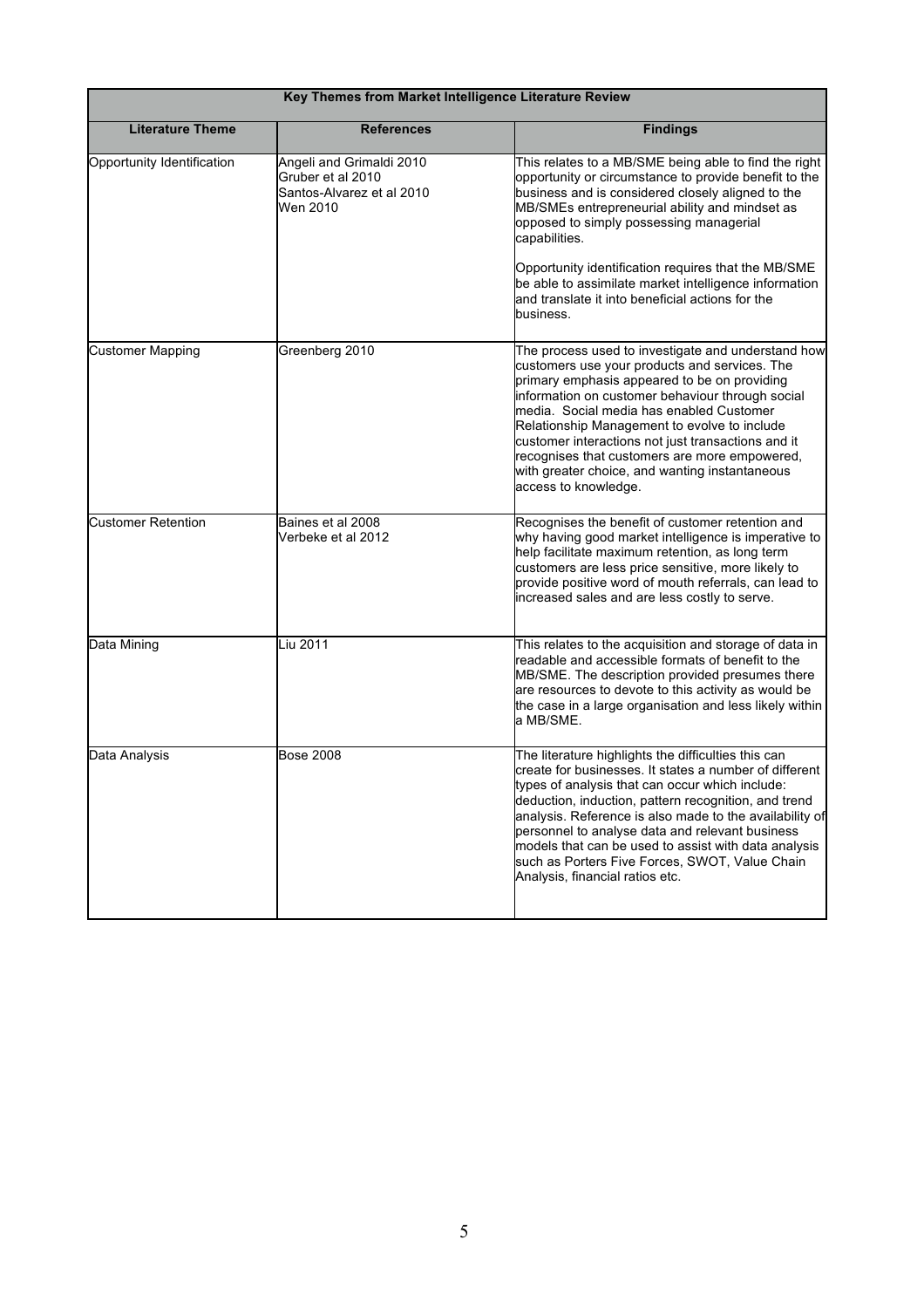| Key Themes from Market Intelligence Literature Review |                                                                                                                           |                                                                                                                                                                                                                                                                                                                                                                                                                                                                                                                                                                                                                                                                                                                                                                                                                                                                                                               |  |
|-------------------------------------------------------|---------------------------------------------------------------------------------------------------------------------------|---------------------------------------------------------------------------------------------------------------------------------------------------------------------------------------------------------------------------------------------------------------------------------------------------------------------------------------------------------------------------------------------------------------------------------------------------------------------------------------------------------------------------------------------------------------------------------------------------------------------------------------------------------------------------------------------------------------------------------------------------------------------------------------------------------------------------------------------------------------------------------------------------------------|--|
| <b>Literature Theme</b>                               | <b>References</b>                                                                                                         | <b>Findings</b>                                                                                                                                                                                                                                                                                                                                                                                                                                                                                                                                                                                                                                                                                                                                                                                                                                                                                               |  |
| Social Media                                          | Fournier and Avery 2011<br>Hanna et al 2011<br>Kaplan and Haenlein 2010<br>Kietzmann et al 2011<br>Michaelidou et al 2011 | Definitions of social media were commonly found in<br>the literature reviewed. It refers to the use of web-<br>based technologies to create interactive platforms to<br>communicate and share, create, discuss and change<br>participant generated content. It recognises that this<br>medium needs to consider the emotional<br>temperament and passions of those using it. This<br>has become possible with the introduction of Web<br>2.0 platform.<br>It is highlighted that social media provides conflicting<br>forces when it comes to market intelligence in that it<br>is seen as inexpensive, easy to access and use,<br>however there is little literature on the human cost of<br>effective social media management.<br>This aspect seemed to be the most rapidly growing<br>area of research ie: understanding the impacts of<br>social media on market intelligence processes and<br>practices. |  |

### **Table 1. Key Themes from Market Intelligence Literature Review**

The body of literature reviewed market/marketing intelligence as well as the terms related to the processes and practices. The ability to gather and analysis data is critical to enable effective market intelligence for a business irrespective of its size. The literature also outlined the lack of clarity of definition related to what actually is market intelligence, for example, a process that works for a large organisation may not be scaleable for MB/SMEs, social media has substantially changed how market intelligence is gathered and perceived as a business process and that information is now available in a greater quantities than previously.

### **2.1 Market Intelligence**

A search into the available literature on market intelligence collection for MB/SME, and the process undertaken, yielded two main themes.

- 1. Market intelligence is an ambiguous term and it is used interchangeably with a number of other data collection terms such as business intelligence and environmental scanning.
- 2. Processes for collection for market intelligence are predominantly technology based, designed for and tested on large corporations without any inbuilt processes for scaling down the tasks to suit MB/SMEs (Banham, 2010).

### **2.1.1 Defining the Term Market Intelligence**

The term market intelligence is used to describe the holistic collection of internal and external business environmental data, by a business, that is to be used to make decisions on the viability of the current business market (Franco et al 2011). This definition is also reflected in Calof and Wright's (2008) definition of Competitive intelligence "...involves the collection of information, internal, external and from competitors, but also from customers,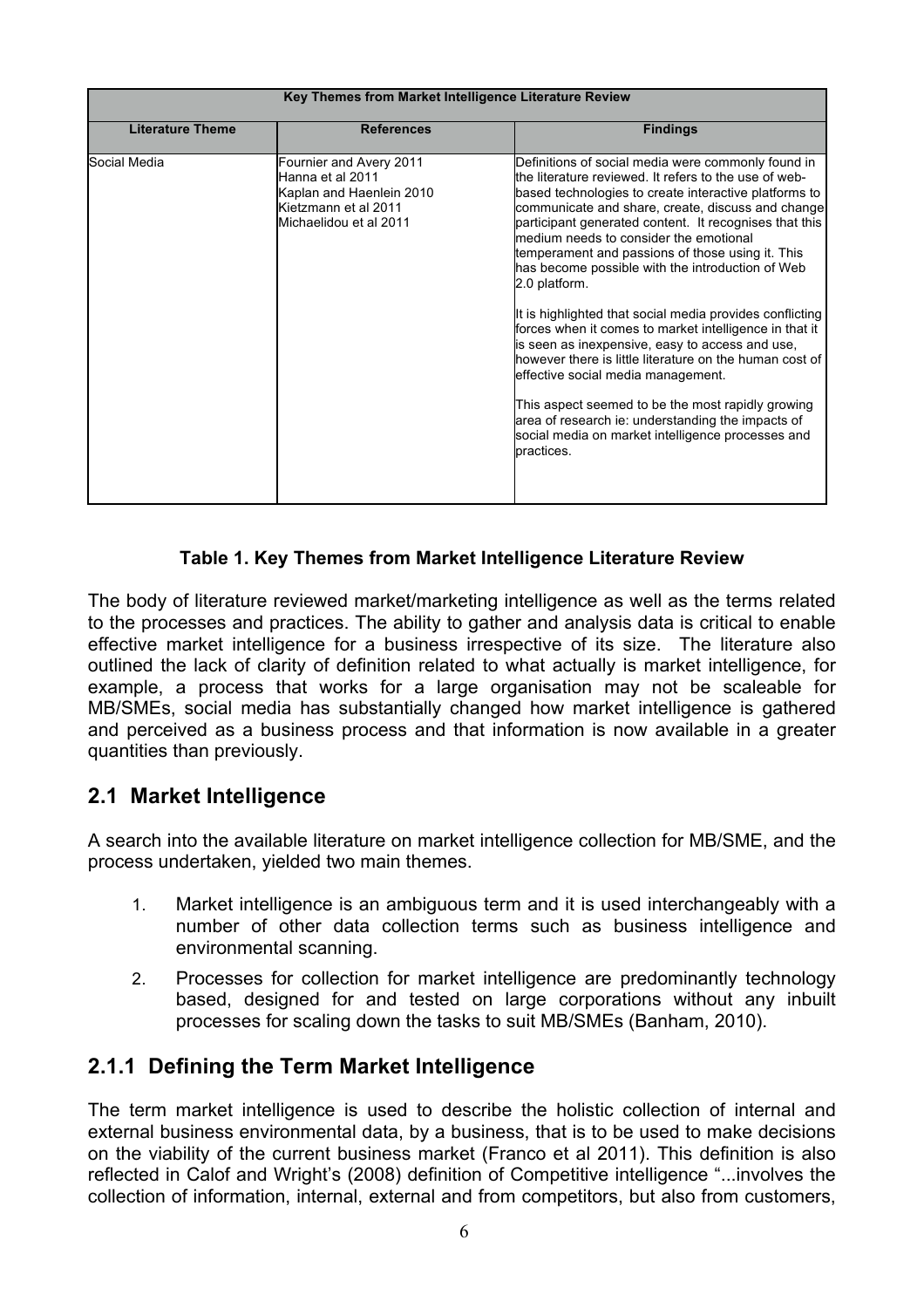suppliers, technologies, environments, and potential business competitors, customer and governments" thus demonstrating the confusion within the academic environment on the definition of terms.

Although market intelligence has a specific meaning, it is often interchanged with other terms of similar meaning within the literature. These terms include competitive intelligence, business intelligence, environmental intelligence, environmental scanning, economic intelligence, busines research, and territorial intelligence (Franco et al 2011, Chen 2010, Kahaner 1998 and Bose 2008).

### **2.1.2 Sources of Market Intelligence**

Market intelligence is collected from internal and external information sources to the business. The mechamisms for collecting these sources is called business intelligence (internal business data) and competitive intelligence (exernal business data). Figure 1. provides a diagrammatic overview of the sources of market intelligence.



**Figure 1. Representative Sources of Market Intelligence**

## **2.1.2.1 Internal Market Intelligence**

Information for business intelligence can be sourced internally from sales and client records, human resource records, staff and owner/manager interaction with clients as well as their interaction with other stakeholders such as friends, family and acquaintances. The information can be sourced electronically, through internal business reports or by conversations and interviews.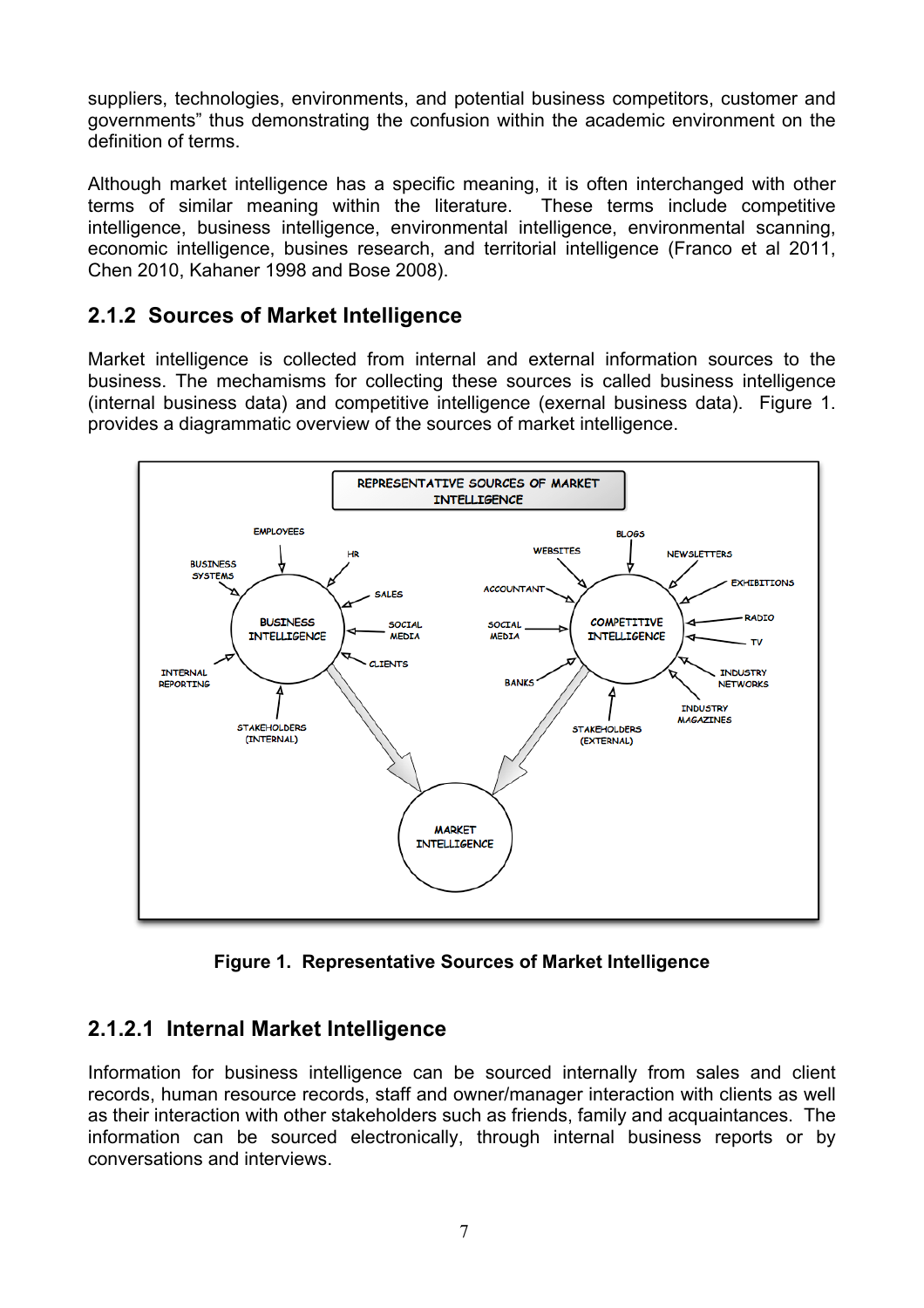### **2.1.2.2 External Market Intelligence**

External data is sourced from the macro market and includes information on product and business trends, competitor actions, financial market activity and social trends. The literature shows there is a bias towards the collection of external data in electronic data such as websites, visual media, social media, electronic newsletters and commercially available database resources. However, the literature provides little information about personal collection of this data through, for instance, personal networking and industry event participation (Chen 2010, Bose 2008). Table 1. outlines a detailed list of the sources of information for both business intellience and competitive intellence to formulate what is considered to be the more holistic term of market intelligence.

The body of literature typically describes a series of 'essential processes' for a MB/SME to undertake market intelligence and how the MB/SME undertakes the process to understand their internal and external environment. However, the literature that does exist, typically focuses on large corporates who are much better resourced to undertake broad market intelligence initiatives and have different structures compared to the MB/SME.

| <b>Sources of Data for Market Intelligence</b>       |                                                                                                                           |                                         |                                                                                                                                          |
|------------------------------------------------------|---------------------------------------------------------------------------------------------------------------------------|-----------------------------------------|------------------------------------------------------------------------------------------------------------------------------------------|
| <b>Competitive Intelligence (external)</b>           |                                                                                                                           | <b>Business Intelligence (internal)</b> |                                                                                                                                          |
| Internet                                             | Customer, Supplier, Industry and<br><b>Competitor Websites</b><br>Blogs<br><b>E-Newsletters</b><br>Social Media Platforms | <b>Internal Business</b><br>Systems     | Client purchase trend reports<br>Accounts system<br><b>Sales Reports</b><br>Customer logs<br>Human resources<br>Company Website feedback |
| Industry and Business Newsletters<br><b>Networks</b> | <b>Expos and Training Events</b><br>Magazines                                                                             | Internal<br><b>Stakeholders</b>         | Staff - meetings, project reports,<br>problem solving sessions, their online<br>and offline networks<br>Friends<br>Family                |
| Media                                                | TV<br>Radio<br><b>Documentaries</b>                                                                                       |                                         |                                                                                                                                          |
| Government                                           | <b>Standards</b><br><b>Newsletters</b><br>Policy changes                                                                  |                                         |                                                                                                                                          |
| <b>External Stakeholders</b>                         | <b>Clients</b><br>Community - Local<br>Community - Regional<br>Community - Global<br><b>Suppliers</b><br>Investors        |                                         |                                                                                                                                          |
| Financial                                            | <b>Banks</b><br>Accountant and advisors<br><b>Stock market</b>                                                            |                                         |                                                                                                                                          |

### **Table 2. Sources of Internal and External Market Intelligence Data**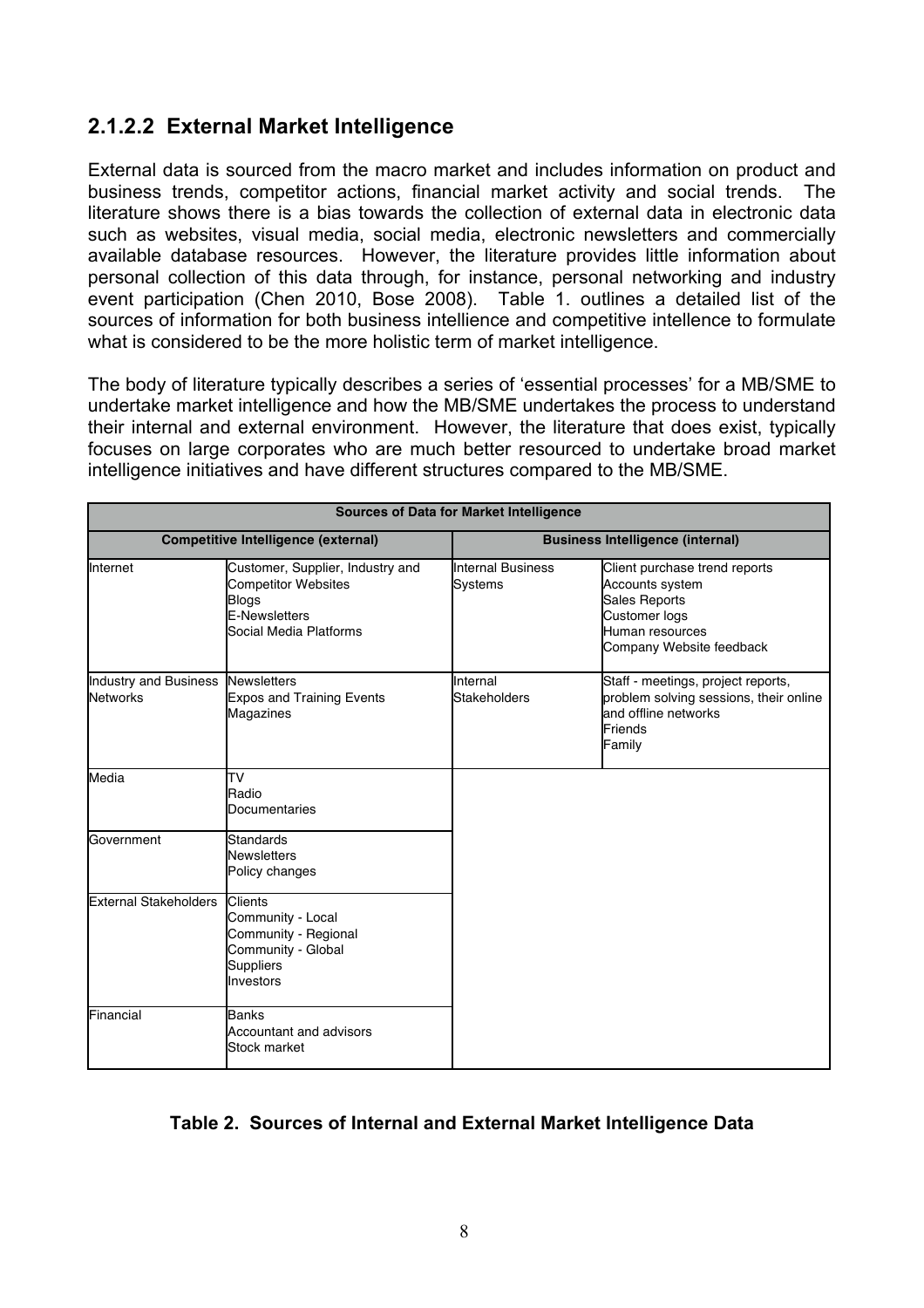## **2.3 Market Intelligence Sourcing**

When sourcing where and how MB/SME's collect, collate, analyse and disseminate market intelligence for their business it should be understood that information is now available on a greater scale and in more formats than ever before (Chen 2010, Chen and Das 2010 and Sivaramakrishnan et al 2010). This leads to a potential overload of information, firstly, in relation to choosing a path of information gathering from the numerous available sources, and secondly ensuring that the information is sourced in a format and volume that can be easily and effectively analysed by the MB/SME.

The literature also outlines many processes developed for, and tested on, large organisations (Chen and Das 2010), as well as an expectation that MB/SMEs will be able to utilise similar analytical tools, developed for larger organisations, and be able to embed them into the MB/SME. An example of this is the development of a commercially available intelligence collection systems that are typically promoted as a "one size fits all", however, these systems are typically only tested on multinational organisations. The literature rarely discuss the availability of resources, especially the resource of people, to collect and collate the market intelligence data and that this human resource differs greatly between larger and smaller organisations in terms of volume and skill base.

### **2.4 Analysis of the Literature Review**

One of the most apparent discoveries found in the literature review was the high number of terms used to describe 'market intelligence'. There were many phrases that were used interchangably within the literature to describe the process of 'market intelligence', these included business intelligence, competitive intelligence, environmental scanning, economic intelligence, territorial intelligence and market research (Franco et al 2011, Chen 2010, Kahaner 1998 and Bose 2008).

The literature provided significant discussion about the processes used to collect market intelligence, however, rather than enhancing the understanding of the term, most literature typically created a distraction from the marketing intelligence collection activity's purpose and intent. The key areas discussed, within the literature, as being relevant to Market Intelligence are represented in Figure 2. There are 4 direct considerations which are:

- Competitors/industry
- Customers/market
- Techology
- Suppliers

As well as a number of indirect factors which can be aligned with the considerations contained within the classic PESTEL model (McGee & Sawyerr, 2003; Johnson et al, 2009). These are:

- Political
- Economic
- **Social**
- Technological
- Environmental
- **Legal**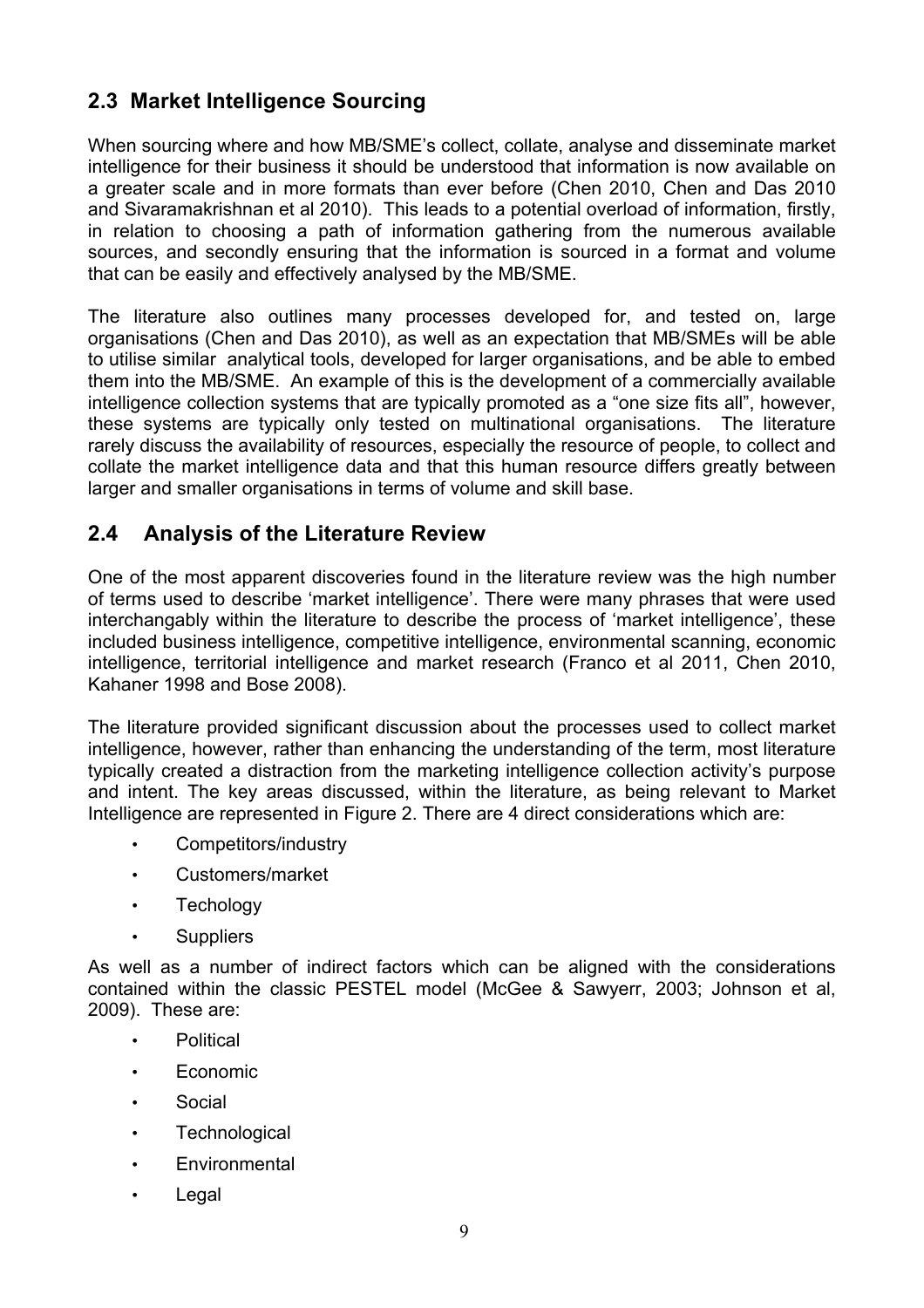

**Figure 2. Direct & Indirect Factors of Market Intelligence** (Adapted from McGee & Sawyerr, 2003)

The literature discussed the need for a business to implement a system for collecting, analysing and disseminating the information within an organisation. The literature typically advocated that a one size fits all intelligence collection system was adequate for all businesses (Banham, 2010) and little evidence that systems should be tailored to meet the individual cultures of the businesses and business owners.

Furthermore, the literature provided a number of formats that can be used to acquire information within a business environment. The formats are:

- Written
- **Spoken**
- **Electronic**
- Visual
- **Experiential**

These formats are outlined in Table 2 and for each of these formats it is possible to acquire the information through a variety of processes, such as:

- *Formally* through business reports, investigations, seminars and meetings
- *Informally* through staff, stakeholder or public conversations
- *Actively* by seeking or researching the information in publications and reports
- *Passively* by information freely available either within the business, in the media or the community
- *Groups* meetings, customers or demographic data
- *Individuals* staff, individual customers or general public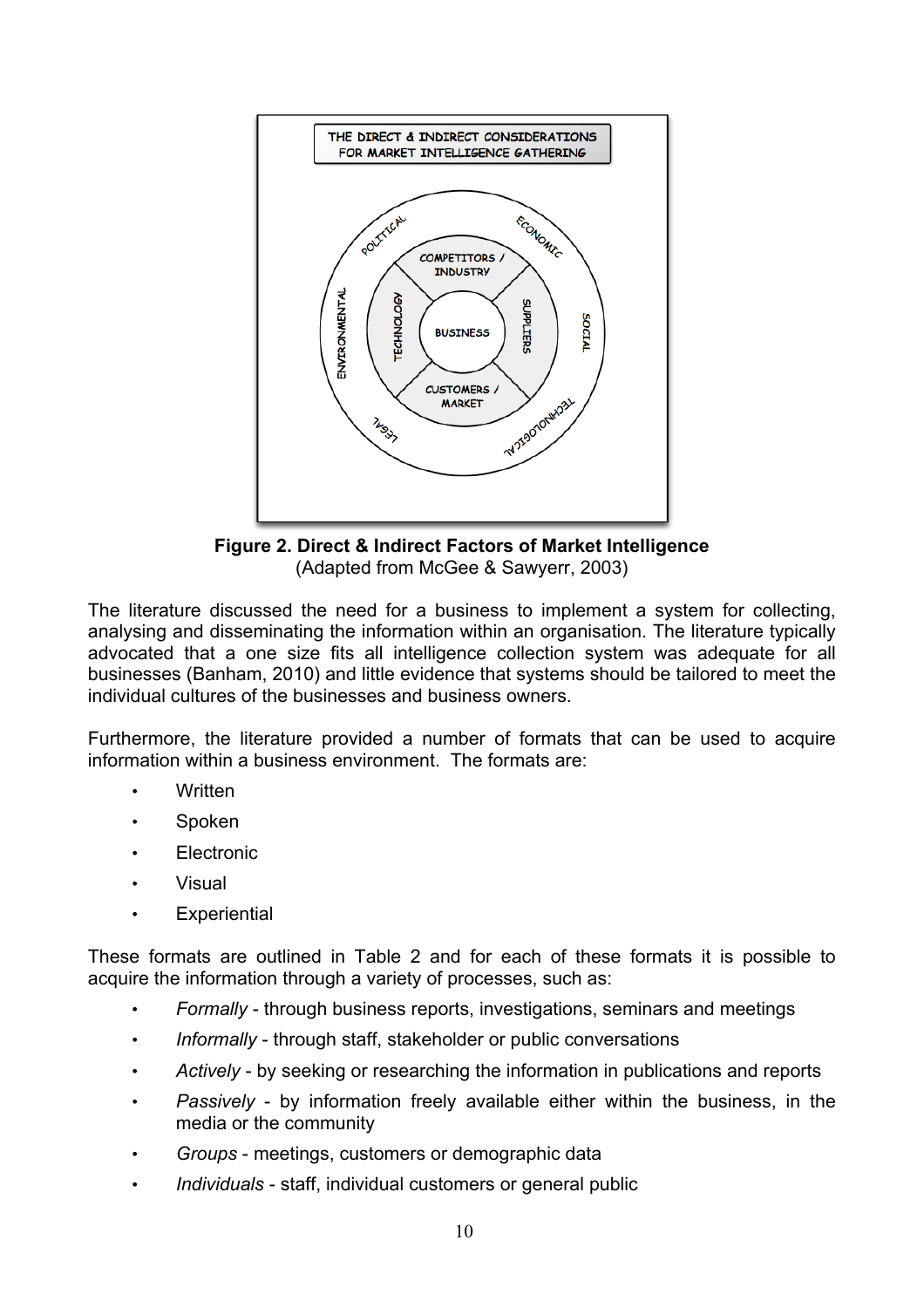These approaches can be mixed and matched to suit the specific requirement. Figure 3 demonstrates the interrelatioship between the various methods.

| METHODS OF ACQUIRING MARKET INTELLIGENCE |                                 |                                      |                                    |  |
|------------------------------------------|---------------------------------|--------------------------------------|------------------------------------|--|
|                                          |                                 |                                      | <b>PASSIVE</b>                     |  |
|                                          |                                 | <b>FORMAL</b><br>GROUP               | <b>FORMAL</b><br><b>INDIVIDUAL</b> |  |
| <b>ACTIVE</b>                            | <b>INFORMAL</b><br><b>GROUP</b> | <b>INFORMAL</b><br><b>INDIVIDUAL</b> |                                    |  |
|                                          |                                 |                                      |                                    |  |

#### **Figure 3. Methods of Acquiring Market Intelligence**  (Adapted from Bose, 2008)

### **3.0 Description of Field Research - Interviews and Focus Groups**

The research involved facilitating a series of individual interviews and group discussions with Australian MB/SMEs to collect real-time opinions on the current processes and perceptions of market intelligence.

The study used four focus groups containing a range of industry professionals from manufacturing, hospitality and education industries. The focus groups were convened as face-to-face discussions with all parties in the individual groups known to each other, however not from the same industries. The focus groups were voluntarily grouped and this sample was considered a random selection for this study.

The study also undertook a series of face-to-face interviews with industry leaders and business owners using an Appreciative Inquiry approach (Kinni, 2003), which was deemed the best approach for gathering a more in-depth understanding of the business owners' formal or informal processes. The industry leaders and business owners were sourced from engineering component manufacturing, hospitality, logistics, bespoke high value consumer manufacturing and educational services, with half of the respondents in business for over 15 years, a third of the respondents in business between 5 to 14 years and the balance had been in business for less than 5 years.

Whereas, there is no suggestion that the information is statistically relevant it does show some interesting trends.

### **4.0 Findings from the Interviews and Focus Groups**

The results from the research highlight differences between the literature and the actual practices of the MB/SMEs. The differences are:

- 1. Literature outcomes do not match the findings of the research
- 2. MB/SMEs are typically unfamiliar with the term 'market intelligence'
- 3. MB/SMEs mostly collect market information as a result of a crisis
- 4. MB/SMEs do not usually recognise the process of market intelligence collection as a formal business process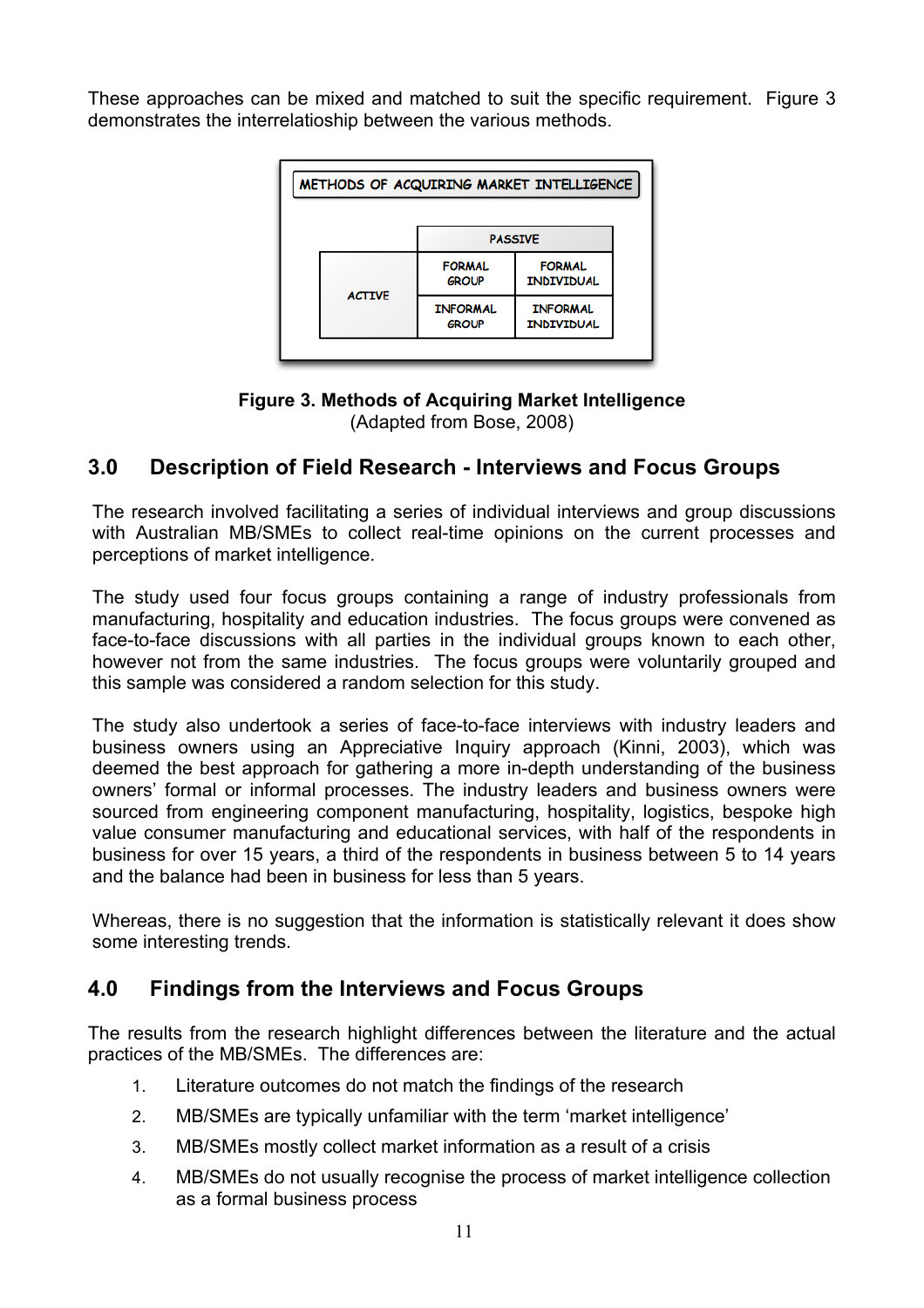## **4.1 Literature outcomes do not match the findings of the research**

On the whole the body of literature outlined a rigid, planned and calculated approach to market intelligence gathering that requires a predominantly technology based process for data collection. When MB/SME's were questioned about their processes it was discovered that the MB/SMEs typically did not have any formal processes for market intelligence collection and it was not generally considered a formal business process.

### **4.2 MB/SME's are Typically Unfamiliar with the Academic Term 'Market Intelligence'**

The term 'market intelligence', is not formally imbedded within most individual business cultures and the discussions with the businesses showed a number of names for the process of market information collection such as 'knowing your market' and 'understanding your competitors'. The research also discovered that, early in the discussions there was confusion about the definition and process of 'market intelligence collection'. However, when the term and process of 'market intelligence' was elaborated on by the facilitator it was discovered that the process was often undertaken naturally within the business as part of their daily activities and the business did not formally name the process or the activity.

## **4.3 Triggers for Market Intelligence Information Collection by MB/SME**

The collection of Market Intelligence within MB/SMEs is typically reactive, with business managers only taking action when there is a need to respond to a crisis or a change in the market. The changes can be internally generated such as staff changes or externally generated events such as a new competitor in the market or a recession. The research revealed a list of triggers that would initiate the collection of market intelligence for a small or medium business, these were:

- A reduction in sales turnover
- A new opportunity for the business
- A change in the customer demographic resulting in a change in demand
- Market driven changes to demand
- **Recession**
- Sale or change of management of the business
- New or exiting competitors
- Government or legislative changes

### **4.4 Embedded Processes Within the MB/SME Culture for Market Intelligence Collection**

The research revealed that MB/SMEs used a number of methods for collecting market intelligence and these methods depended on the existing skills and culture within the business as well as each individuals personal preference for collecting information. The methods used by the MB/SME included: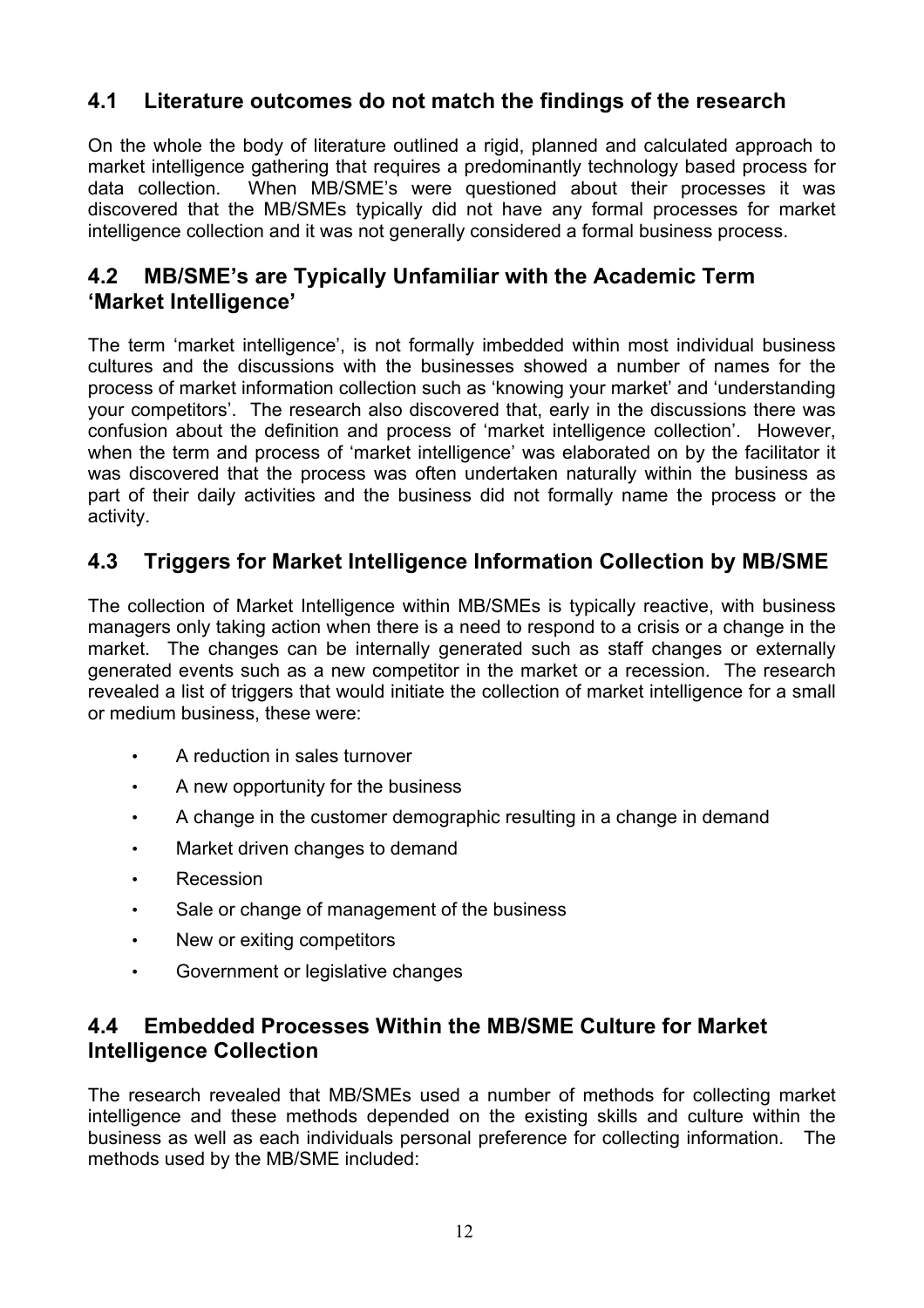- A culture of staff feedback to the business about events and opinions within the marketplace
- Attending and participating in business networks
- Using personal networks to provide opinion, feedback and potential new product/service ideas
- Internet search, including sales, information and social media sites to enable an understanding of customer needs/wants, competitor movements, and market trends
- Taking the time to look at the marketplace and understand the dynamics that are shaping it. This also included a personal reflection on where the business was positioned within the market
- Reading industry magazines and newsletters

### **4.5 Findings from the Research**

The research showed that, although the practice of market intelligence was not formally undertaken by MB/SMEs, there was a culture of collection within the businesses and that this collection is reactive to a change or crisis within the business or marketplace.

MB/SMEs were more likely to undertake personally interactive forms of information collection, such as networking and staff discussions, than data collection through online sources. However, MB/SMEs were moving towards using online services to collect data and interact with their customers while at the same time struggling with the ability to manage and collate the vast amounts of data available through this media. This is often due to 'industry experts' or in some cases 'armchair experts' providing commentary on 'what the MB/SME should do' without also providing the data on how to balance this within the business.

The research also showed that most MB/SMEs do not have a formal plan or system for collecting data either inter-personnally or electronically and this further exacerbates the information overload that is currently reported.

### **5.0 A Comparison Between the Literature and the Practitioners**

There are a number of points that can be highlighted where different perspectives exist between the literature and MB/SMEs. These are:

- Use of terminolgy to describe the process
- How formalised the process of market intelligence collection needs to be
- The scope or coverage necessary for effective market intelligence
- That there is no right or wrong way to collect market intelligence
- Whether market intelligence information collection is a normal business routine or an extra curricula activity

The information in Table 3 highlights that careful consideration needs to be given to the requirement for the information being sourced. Capturing information just for the sake of it is not constructive or helpful. Then there is the need to determine how to manage the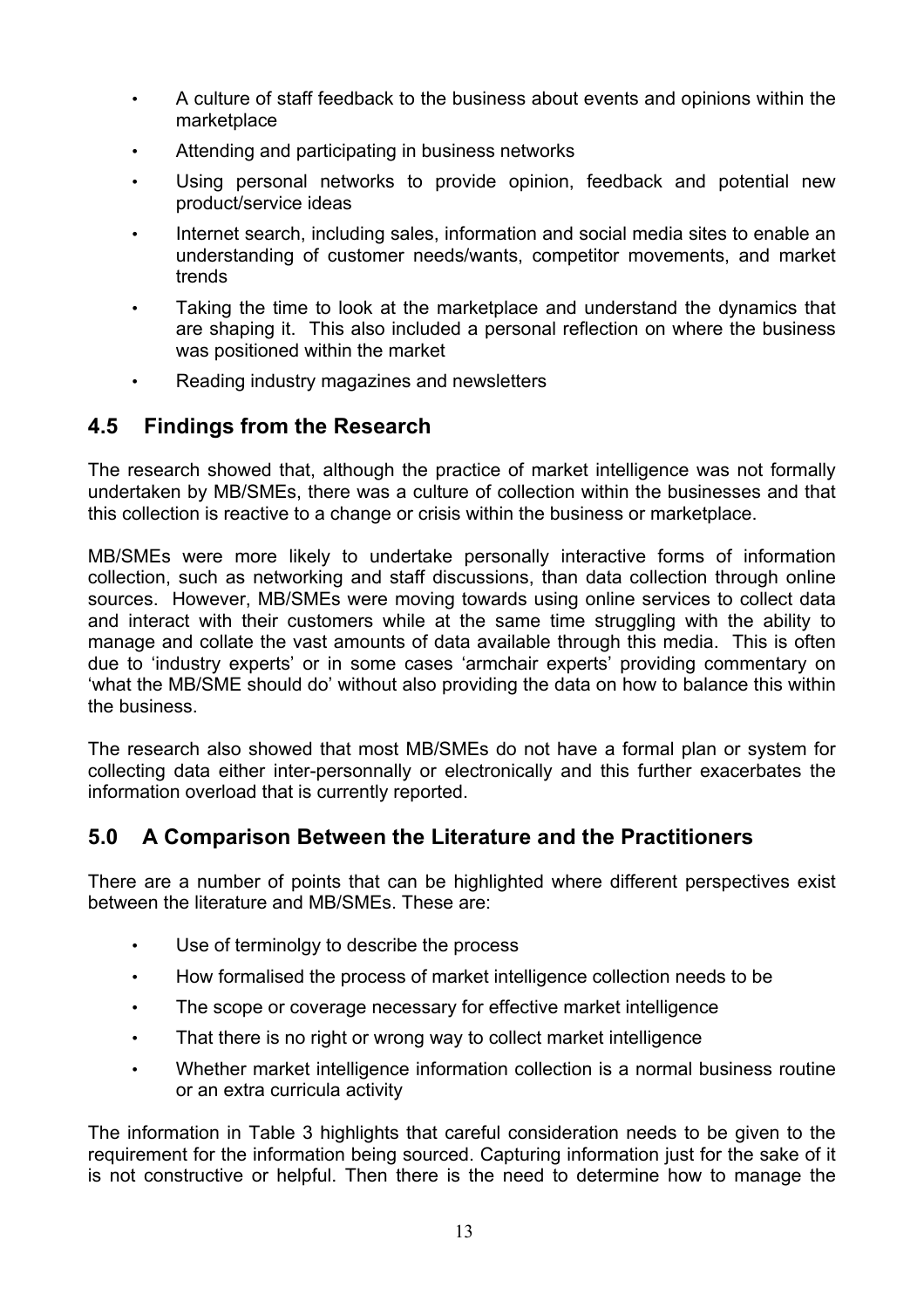information obtained. This is crucial because as the literature highlights the information is typically used to facilitate decision-making.

| <b>Market Intelligence Comparison Table</b>                                                                                                                                                                   |                                                                                                                                                                                                                                    |  |
|---------------------------------------------------------------------------------------------------------------------------------------------------------------------------------------------------------------|------------------------------------------------------------------------------------------------------------------------------------------------------------------------------------------------------------------------------------|--|
| Literature                                                                                                                                                                                                    | <b>MB/SME</b>                                                                                                                                                                                                                      |  |
| The literature is somewhat confusing as different authors use<br>different terms for the same thing eg: market intelligence,<br>business intelligence, competitive intelligence and<br>environmental scanning | MB/SMEs are far more simplistic and do not typically name the<br>process they just do it as a normal part of how they operate                                                                                                      |  |
| The literature emphasises the importance of technology in<br>the collection of market intelligence information                                                                                                | MB/SMEs see market intelligence collection being a more<br>normal everyday personal activity through effective discussions<br>and interactions with people.                                                                        |  |
| The literature implies that the collection of market intelligence<br>information needs to be a formalised process                                                                                             | With MB/SMEs there was little or no realisation of the need to<br>use formalised processes for the collection of market<br>intelligence information                                                                                |  |
| The literature says that it is important to cover a diverse<br>range of information from a variety of sources to obtain the<br>most benefit from market intelligence information                              | MB/SMEs are struggling to understand all the potential sources<br>of information and how to effectively collect and use it. This<br>leads to feelings of guilt and failure as there is a sense of not<br>living up to expectations |  |
| The literature does not advocate the business choosing the<br>most beneficial sources for data collection, rather it<br>recommends businesses use all sources of information for<br>data collection           | MB/SMEs typically instinctively choose the most effective<br>method of data collection to suit their business need at a<br>particular point                                                                                        |  |
| Literature implies all businesses should conduct market<br>intelligence activities as a formal regular business process                                                                                       | MB/SMEs are most likely to seek out market intelligence<br>information when there is a trigger to do so eg: changes in the<br>market place, change in customer preferences etc.                                                    |  |

### **Table 3. Comparison Table Literature vs. MB/SME Perspective on Market Intelligence Gathering**

## **6.0 Conclusions**

Knowledge (specifically in this case market intelligence) has become a critical business transaction exchange tool. All of the discussion in the literature has not really provided sufficient insight on how MB/SMEs can effectively acquire, assimilate, transform and utilse market intelligence information. There is a noticeable gap between the theoretical understanding and use of market intelligence information and how to obtain it and what happens in practice. With the explosion in technological capability one of the main consequences is overload of information into a MB/SME and a tool, such as the internet, that was considered as an aid in the process, may have only made the process more complex and confusing.

Continuing to believe or act as if one size fits all is not going to provide the requisite insight to faciliate the more effective use of Market Intellegence to enhance MB/SME operational capability and ability to respond to changing market conditions, customer requirements and competitor's actions.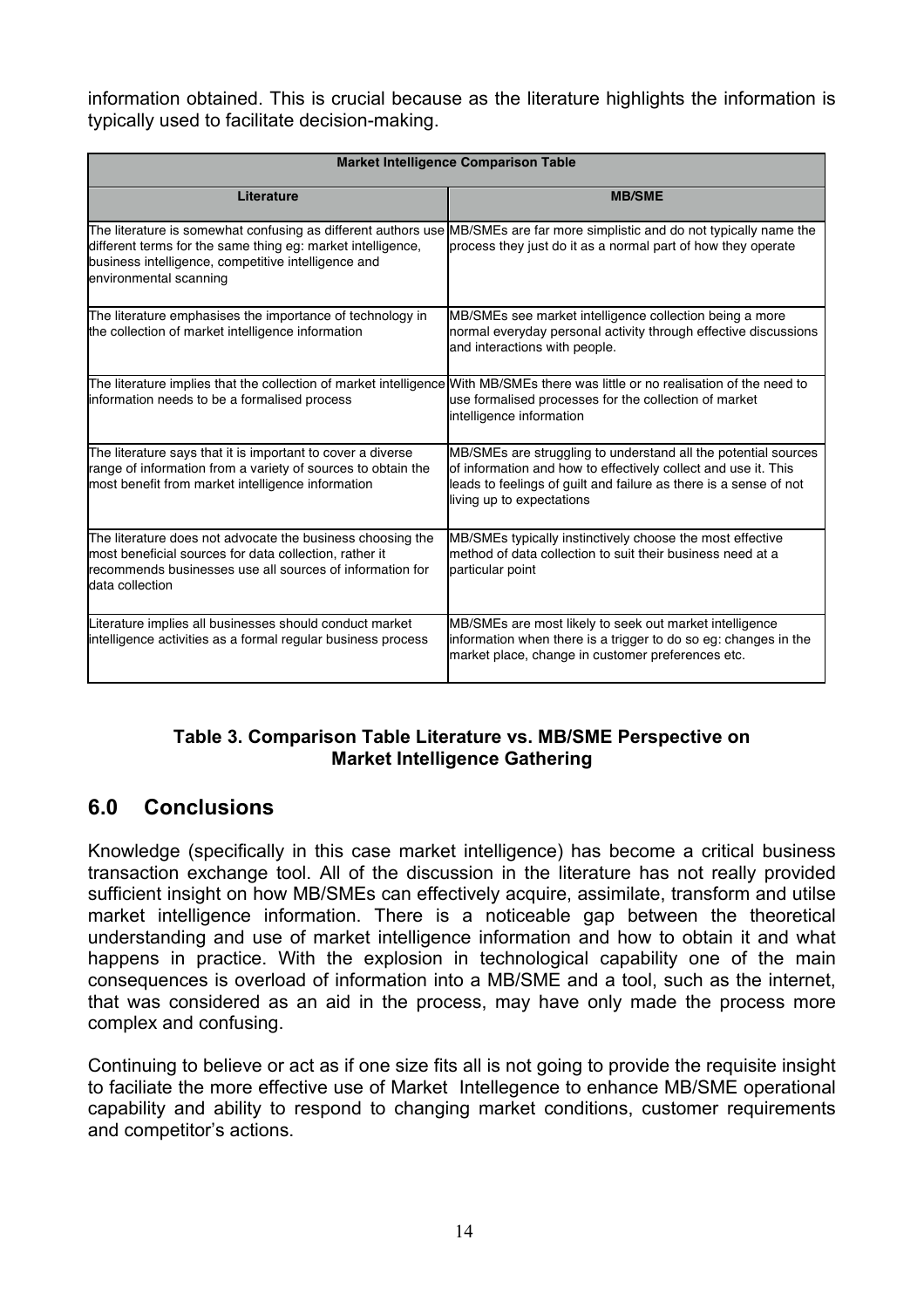### **7.0 Recommendations for Further Work**

The recommendations for further work include:

- Developing a more in depth understanding of triggers for the need for Market Intelligence information in MB/SMEs
- Priority of information collection to best support MB/SMEs
- Ability for MB/SME to access and use the information available in a more effrective fashion
- How MB/SMEs can be more proactive than reactive in the collection of Market Intelligence information

### **8.0 References**

- Allen J, James AD and Gamlen, P 2007, Formal versus informal knowledge networks in R & D: a case study using social network analysis, *R & D Management,* Vol. 37, No. 3, pp. 176-196.
- Angeli F and Grimaldi R 2010, Leveraging offshoring: the identification of new business opportunities in international settings, *Industry and Innovation,* Vol. 17, No. 4, pp. 393-413.
- Baines, P, Fill, C and Page K 2008, *Marketing,* Oxford University Press, New York.
- Banham, HC 2010, External environment analysis for small and medium enterprises (SMEs), *Journal of Business and Economics Research,* Vol. 10, No. 8, pp. 19-25.
- Bose R 2008, Competitive intelligence process and tools for intelligence analysis, *Industrial Management & Data Systems*, Vol. 108, No. 4, pp.510 – 528.
- Calof, JL and Wright, S 2008, Competitive intelligence a practitioner, academic and interdisciplinary perspective, *European Journal of Marketing,* Vol. 42, No. 7-8, pp.717-730.
- Chen, HC 2010, Business and market intelligence 2.0, *IEEE Intelligent Systems*, Vol. 25, No. 1, pp.68-71.
- Chen, HC and Das, SR 2010, Business and market intelligence 2.0, Part 2, *IEEE Intelligent Systems*, Vol. 25, No. 2, pp. 74-78.
- Chung, JE, Huang Y, Jin B and Quist BS 2011, The impact of market orientation on Chinese retails channel relationships, *Journal of Business & Industrial Marketing,*  Vol. 26, No. 1-2, pp. 14-25.
- Fournier, S and Avery, J 2011, The uninvited brand, *Business* Horizons, Vol. 54, No. 3, pp.193-297.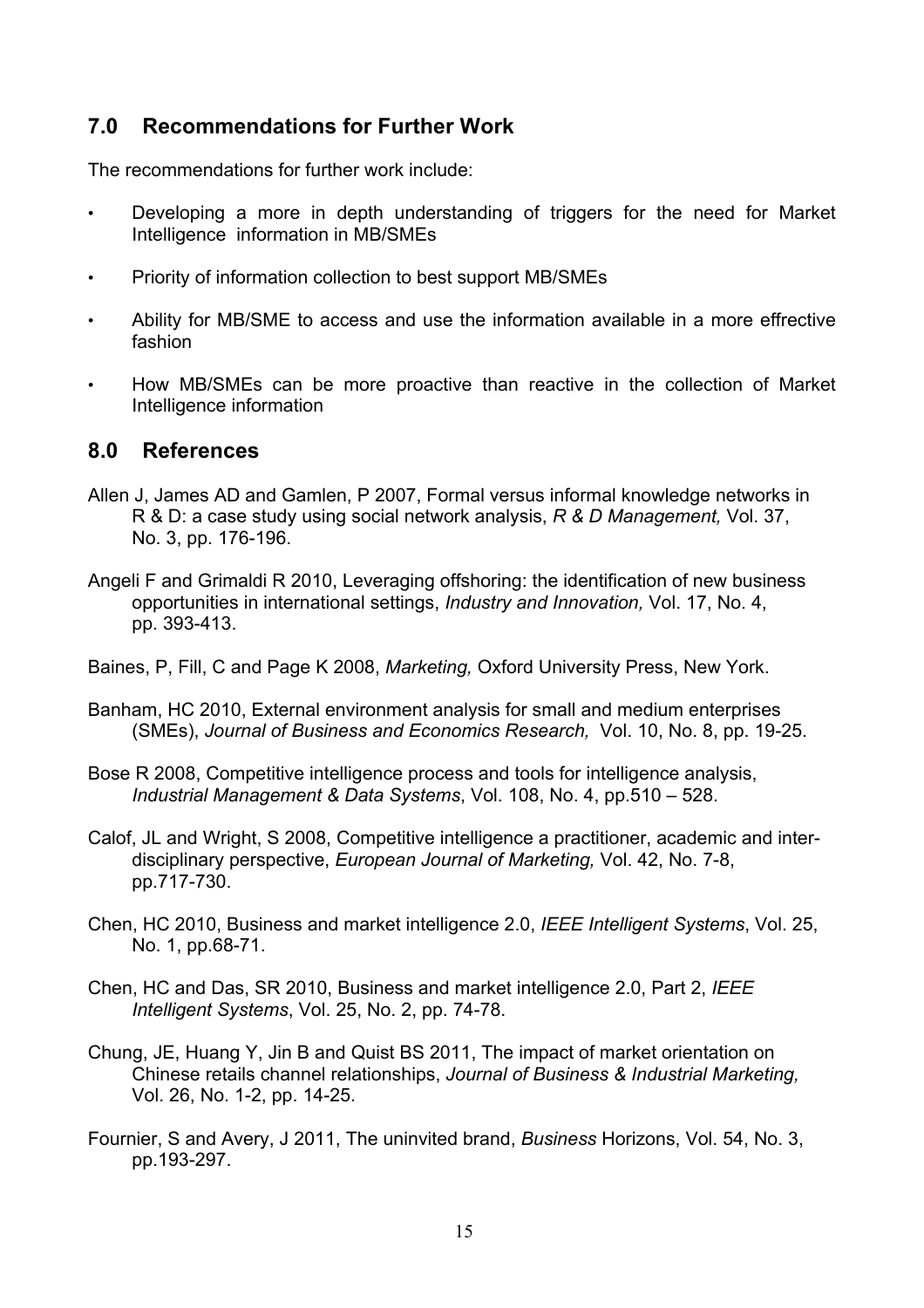- Franco, M, Magrinho, A and Silva, JR 2011, Competitive intelligence: a research model tested on Portuguese firms, *Business Process Management Journal*, Vol. 17, No. 2, pp.332 – 356.
- Greenberg, P 2010, The impact of CRM 2.0 on customer insight, *The Journal of Business and Industrial Marketing,* Vol. 25, No. 6, pp. 410-419.
- Gruber M, MacMillan, IC and Thompson, JD 2010, From minds to markets: how human capital endowments shape market opportunity identification of technology start-ups, *Journal of Management,* Vol. 38, No. 5, pp. 1421-1449.
- Hanna, R, Rohm, A and Crittenden, VL 2011, We're all connected: the power of the social media ecosystem, *Business Horizons,* Vol. 54, No. 3, pp. 265-273.
- Hun Kim, T and Benbasat, I 2012, 'Effectiveness of knowledge seeking behaviors embedded in social networks: a perspective of individuals in workplaces', Proceedings of 45th Hawaii International Conference on System Sciences.
- Johnson, G, Scholes, K and Whittington, R 2008, *Exploring Corporate Strategy*, 8<sup>th</sup> Ed. Prentice Hall Financial Times, Harlow.
- Kahaner, L 1998, Competitive Intelligence: How to Gather, Analyze and Use Information to Move your Business to the Top, Touchstone, New York, NY.
- Kaplan, AM and Haenlein, M 2010, users of the world, unite! the challenges and opportunities of social media, *Business Horizons,* Vol. 53, No. 1, pp. 56-68.
- Kietzmann, JH, Hermkens, K, McCarthy IP, Silvestre, BS 2011, Social media? get serious! understanding the functional building blocks of social media, *Business Horizons,* Vol. 54, No. 3, pp. 241-251.
- Kinni, T 2003, The Art of Appreciative Inquiry, The Harvard Business School Working Knowledge for Business Leaders Newsletter, September 22.
- Liu, B, Cao, S and He, W 2011, Distributed data mining in e-business, *Information Technology and Management,* Vol. 12, No. 2, pp. 67-79.
- McGee, JE and Sawyerr, OO 2003, Uncertainty and information search activities: a study of owner-managers of small high-technology manufacturing firms, *Journal of Small Business Management,* Vol. 41, No. 4, pp. 385-401.
- Michaelidou, N, Siamagka, NT & Christodoulides, G 2011, 'Usage, barriers and measurement of social media marketing: an exploratory investigation of small and medium B2B brands', *Industrial Marketing Management*, vol. 40, no. 7, pp. 1153-1159.
- Pranjic, G 2011, Influence of business and competitive intelligence on making right business decisions', *Ekonomska Misao i Praksa,* Vol. 20, No. 1, pp. 271-288.
- Quan, L, Chen R, Zhao, H and Huang G 2011, The optimization of knowledge collaboration based on knowledge network, Business Management and Electronic Information (BMEI), 2011 International Conference 13-15 May 2011.